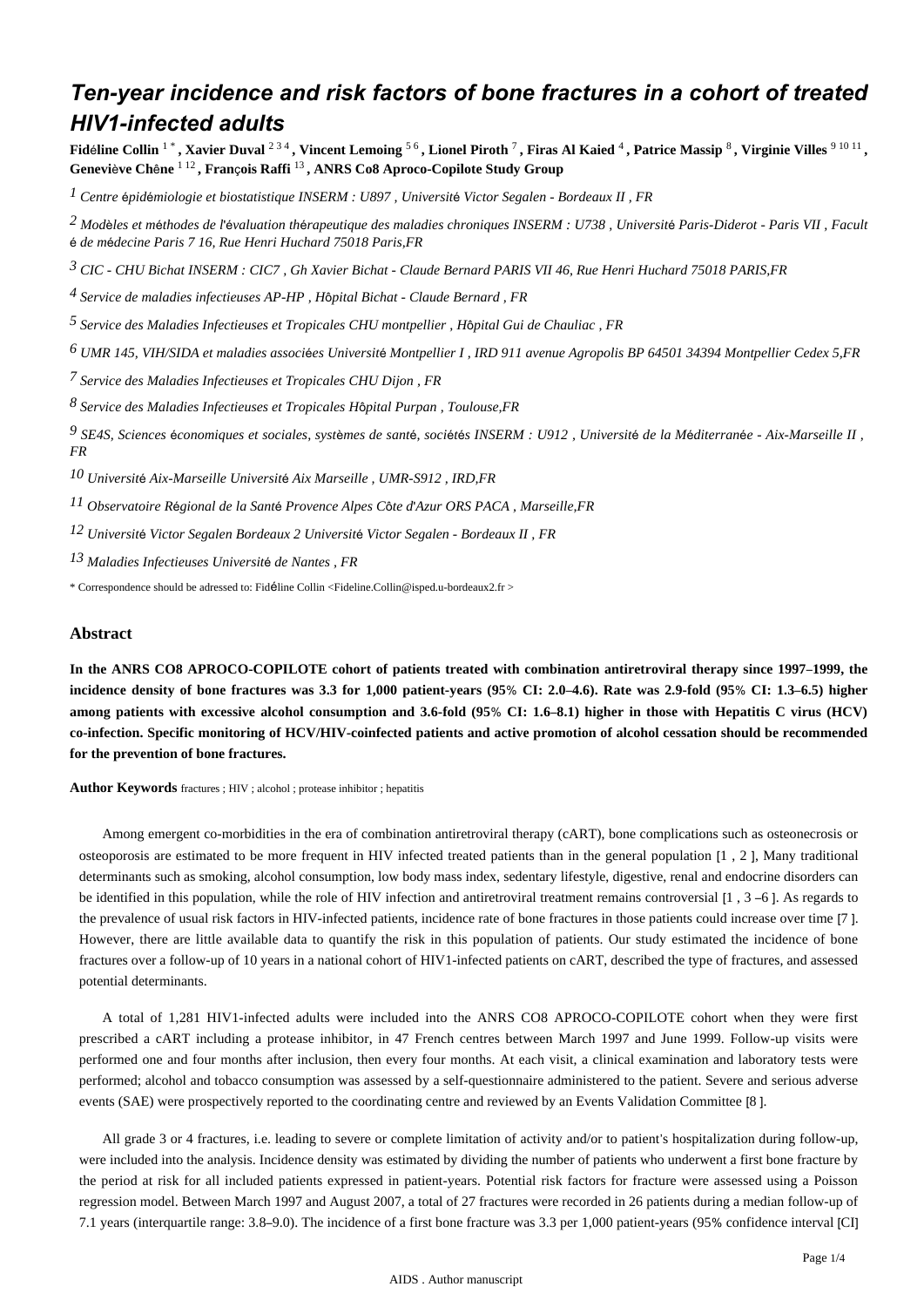: 2.0 to 4.6) (Figure 1 ). In most cases (81%), an acute traumatism (eg, fall, mugging, skiing or other accident, blow) was reported as having caused a fracture. In 19% of patients, fractures occurred during acute alcoholization. Fourteen fractures were located in lower limbs: ankle in 4 patients (bi-malleolar in 3 patients; malleolar in 1 patient), femur in 7 patients (secondary to a femoral head osteonecrosis in one case), rotula, tibia, and foot in 1 patient, each; 5 fractures involved upper limbs: wrist, hand, elbow, clavicle and shoulder, in 1 patient each, fractured pelvis in 3 patients, vertebrae in 3 patients, and multiple fractured sites in 1 patient. Among the 26 patients who experienced bone fracture, osteoporosis was present in four of the five patients who had available osteodensitometry results. Two cases (located in foot and pelvis in 1 patient each) were considered by the physician in charge of the patient as possibly related to antiretroviral (d4T in one case and d4T/3TC/Nevirapine/Nelfinavir in the other case). Patients who experienced at least one fracture did not differ from others for age (median: 36.2 years overall), gender (77.2% male overall), AIDS (20.4% overall), baseline plasma HIV RNA (median: 4.5  $\log_{10}$  copies/mL overall), body mass index (median: 22.0 kg/m<sup>2</sup> overall), birth place (83.1% France or Europe overall) and type of first protease inhibitor used (41% indinavir overall). Patients who experienced a bone fracture were more frequently excessive alcohol drinkers than patients who did not (44% with ≥ 5 glasses per day versus 19.5%), were more frequently co-infected with HCV (48% versus 24.5%) and had a lower baseline level of CD4 cell count  $(194 \text{ cells/mm}^3 \text{ versus } 277 \text{ cells/mm}^3)$ . In the multivariate analysis, the incidence rate of bone fracture was 2.9-fold (95% CI: 1.3–6.5) higher in patients with excessive alcohol consumption and 3.6-fold (95% CI: 1.6–8.1) higher in HCV co-infected patients than in others.

Incidence rate of bone fractures estimated in our study population is in the same range as the one reported in the general population in Europe for the same age group, i.e 5 to 10 for 1,000 PY [9 ]. However, we acknowledge that our estimation might be slightly underestimated since only serious and severe adverse events were reported and monitored in our cohort and some fractures may have been treated on an outpatient basis.

Due to variable treatment exposure and frequent treatment modifications, we could not assess the role of a specific antiretroviral class or drug. In the context of a low number of fractures observed during this long follow-up, this study showed no association between specific markers of HIV disease (i.e HIV RNA, CD4 cell count, clinical stage or antiretroviral treatment) and the rate of bone fractures among our population. Alcohol consumption is a traditional determinant as it is known to increase both osteoporosis and risky behaviours and is, especially, higher in HCV/HIV-coinfected patients. Other studies have suggested that fractures and osteoporosis are more frequent in patients with chronic liver disease than in others, since patients with cirrhosis experience a decreased bone mass [10 ]. This decreased bone density might be due, in part, to vitamin D deficiency linked to cholestasis and/or hypogonadism.

Investigations in this field are to be carried on in a much larger number of patients and over extended follow-up periods. Although there is a lack of studies of specific drug treatment for prevention of bone fractures in HIV-infected patients, current HIV guidelines recommend the same preventive measures as in the general population, stressing the importance of non medicinal preventive measures. Meanwhile, specific information, monitoring of HCV/HIV-coinfected patients and active promotion of alcohol cessation programs in HIV-infected patients are to be recommended for the prevention of bone fractures.

## **Ackowledgements:**

We would like to thank Audrey Taïeb for advice regarding the statistical analyses, Catherine Barennes for her assistance and the patients for their participation.

F. Collin and G. Chene had full access to the data and take responsibility for the integrity, accuracy and analyses of the data. F. Collin contributed to the study concept and design, statistical analysis and interpretation of data, administrative, technical or material support, drafted and revised the manuscript. G. Chene and F. Raffi contributed to the study concept, design and supervision, interpretation of data, critical revision of the manuscript for important intellectual content, funding collection and administrative, technical or material support. X. Duval, V. Le Moing, L. Piroth, P. Massip, F. Raffi contributed to the acquisition of the data, critical revision of the manuscript for important intellectual content and administrative, technical or material support. F. Al Kaied and V. Villes contributed to the interpretation of the data, critical revision of the manuscript for important intellectual content and administrative, technical or material support.

**Financial support:** Collège des Universitaires de Maladies Infectieuses et Tropicales (CMIT ex APPIT), Sidaction Ensemble contre le Sida, and the following pharmaceutical companies: Abbott, Boehringer-Ingelheim, Bristol-Myers Squibb, Glaxo- SmithKline, Gilead Sciences, Pfizer, Roche.

# **Appendix: ANRS CO8 APROCO-COPILOTE study group Scientific Committee**

Steering committee : investigator coordinators: C. Leport, F. Raffi, Methodology coordinators: G. Chêne, R. Salamon, Social sciences coordinators: J-P. Moatti, J. Pierret, B. Spire

Virology coordinators: F. Brun-Vézinet, H. Fleury, B. Masquelier, Pharmacology coordinators: G. Peytavin, R. Garraffo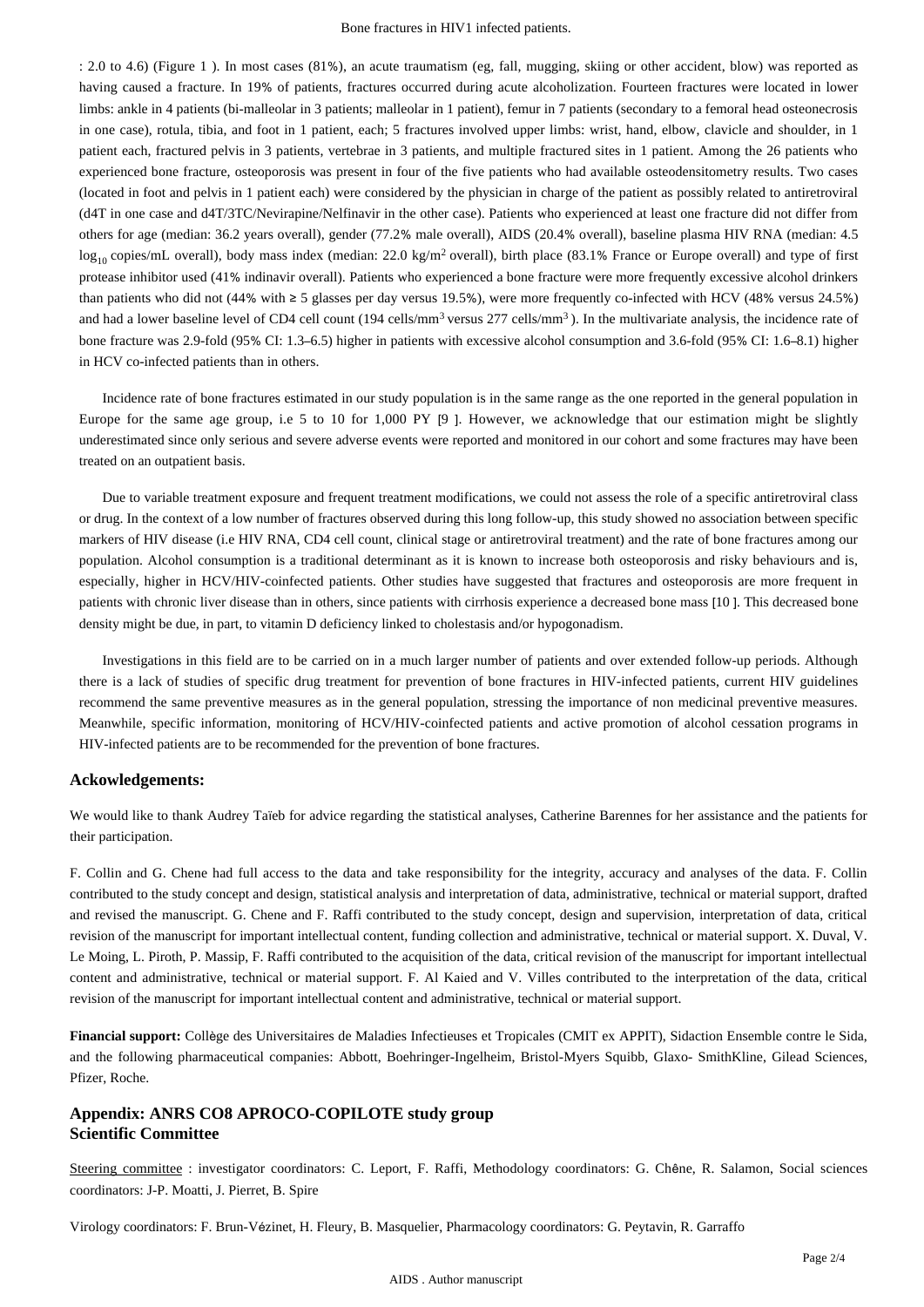Bone fractures in HIV1 infected patients.

Other members: D. Costagliola, P. Dellamonica, C. Katlama, L. Meyer, D. Salmon, A. Sobel.

**Validation Committee for events:** L. Cuzin, M. Dupon, X. Duval, V. Le Moing, B. Marchou, T. May, P. Morlat, C. Rabaud, A. Waldner-Combernoux

#### **Project coordinator:** F. Collin-Filleul

**ANRS representatives:** Nadine Job-Spira, Marcia Trumeau

**Observers:** C. Perronne.

**Coordinator of clinical research group:** V. Le Moing, C. Lewden

**Investigating centres:** Amiens (Pr JL. Schmit), Angers (Dr JM. Chennebault), Belfort (Dr JP. Faller), Besançon (Pr JL. Dupond, Dr JM. Estavoyer, Dr Drobachef), Bobigny (Pr O. Bouchaud), Bordeaux (Pr M. Dupon, Pr Longy-Boursier, Pr P. Morlat, Pr JM. Ragnaud), Bourg-en-Bresse (Dr P. Granier), Brest (Pr M. Garré), Caen (Pr R. Verdon), Compiègne (Dr D. Merrien), Corbeil Essonnes (Dr A. Devidas), Créteil (Pr A. Sobel), Dijon (Pr H. Portier), Garches (Pr C. Perronne), Lagny (Dr P. Lagarde), Libourne (Dr J. Ceccaldi), Lyon (Pr D. Peyramond), Meaux (Dr C. Allard), Montpellier (Pr J. Reynes), Nancy (Pr T. May), Nantes (Pr F. Raffi), Nice (Pr JG Fuzibet, Pr P. Dellamonica), Orléans (Dr P. Arsac), Paris (Pr E. Bouvet, Pr F. Bricaire, Pr P. Bergmann, Pr J. Cabane, Dr J. Monsonego, Pr P.M. Girard, Pr L. Guillevin, Pr S. Herson, Pr C. Leport, Pr MC. Meyohas, Pr J.M. Molina, Pr G. Pialoux, Pr D. Salmon), Poitiers (Pr B. Becq-Giraudon), Reims (Pr R. Jaussaud), Rennes (Pr C. Michelet), Saint-Etienne (Pr F. Lucht), Saint-Mandé (Pr T. Debord), Strasbourg (Pr JM Lang), Toulon (Dr JP. De Jaureguiberry), Toulouse (Pr B. Marchou), Tours (Pr JM. Besnier).

**Monitoring and biostatistics:** J. Biemar, S. Boucherit, AD Bouhnik, C. Brunet-François, M.P. Carrieri, F. Couturier, J.L. Ecobichon, V. Guiyedi, P. Kurkdji, S. Martiren, M. Préau, C. Protopopescu, C. Roy, J. Surzyn, A. Taieb, V. Villes, C. Wallet.

**Sponsor:** Agence Nationale de Recherches sur le Sida et les hépatites virales (ANRS, Action Coordonnée n°7).

## **Footnotes:**

Note: Data presented previously at the "9<sup>èmes</sup> Journées Nationales d'Infectiologie, Marseille - France – 4 au 6 juin 2008 » and «2<sup>ème</sup> Confé rence Francophone d'Epidémiologie Clinique, Nancy – France – 22 et 23 mai 2008 »

#### **Conflict of interest statement**

Drs F. Collin, X. Duval, V. Le Moing, L. Piroth, F. Al Kaied, Patrice Massip, V. Villes, G. Chêne and F. Raffi have not commercial or other associations that might pose a conflict of interest.

#### **References:**

- 1 . Tebas P , Powderly WG , Claxton S , Marin D , Tantisiriwat W , Teitelbaum SL . Accelerated bone mineral loss in HIV-infected patients receiving potent antiretroviral therapy . Aids . 2000 ; 14 : (4 ) F63 - 7
- 2 . Negredo E , Martinez E , Cinquegrana D , Estany C , Clotet B . Therapeutic management of bone demineralization in the HIV-infected population . Aids . 2007 ; 21 : (6 ) 657 - 63
- 3 . Thomas J , Doherty SM . HIV infection—a risk factor for osteoporosis . J Acquir Immune Defic Syndr . 2003 ; 33 : (3 ) 281 91
- 4 . Bruera D , Luna N , David DO , Bergoglio LM , Zamudio J . Decreased bone mineral density in HIV-infected patients is independent of antiretroviral therapy . Aids . 2003 ; 17 : (13 ) 1917 - 23
- 5 . Arnsten JH , Freeman R , Howard AA , Floris-Moore M , Lo Y , Klein RS . Decreased bone mineral density and increased fracture risk in aging men with or at risk for HIV infection . Aids . 2007 ; 21 : (5 ) 617 - 23
- 6 . Cazanave C , Dupon M , Lavignolle-Aurillac V , Barthe N , Lawson-Ayayi S , Mehsen N . Reduced bone mineral density in HIV-infected patients: prevalence and associated factors . AIDS . 2008 ; Jan 30 22 : (3 ) 395 - 402
- 7 . Amorosa V , Tebas P . Bone disease and HIV infection . Clin Infect Dis . 2006 ; 42 : (1 ) 108 14
- 8 . Duval X , Journot V , Leport C , Chêne G , Dupon M , Cuzin L . Incidence of and risk factors for adverse drug reactions in a prospective cohort of HIV-infected adults initiating protease inhibitor-containing therapy . Clin Infect Dis . 2004 ; 39 : (2 ) 248 - 55
- 9 . Van Staa TP , Dennison EM , Leufkens HG , Cooper C . Epidemiology of fractures in England and Wales . Bone . 2001 ; 29 : (6 ) 517 22
- 10 . Collier J . Bone disorders in chronic liver disease . Hepatology . 2007 ; 46 : (4 ) 1271 8